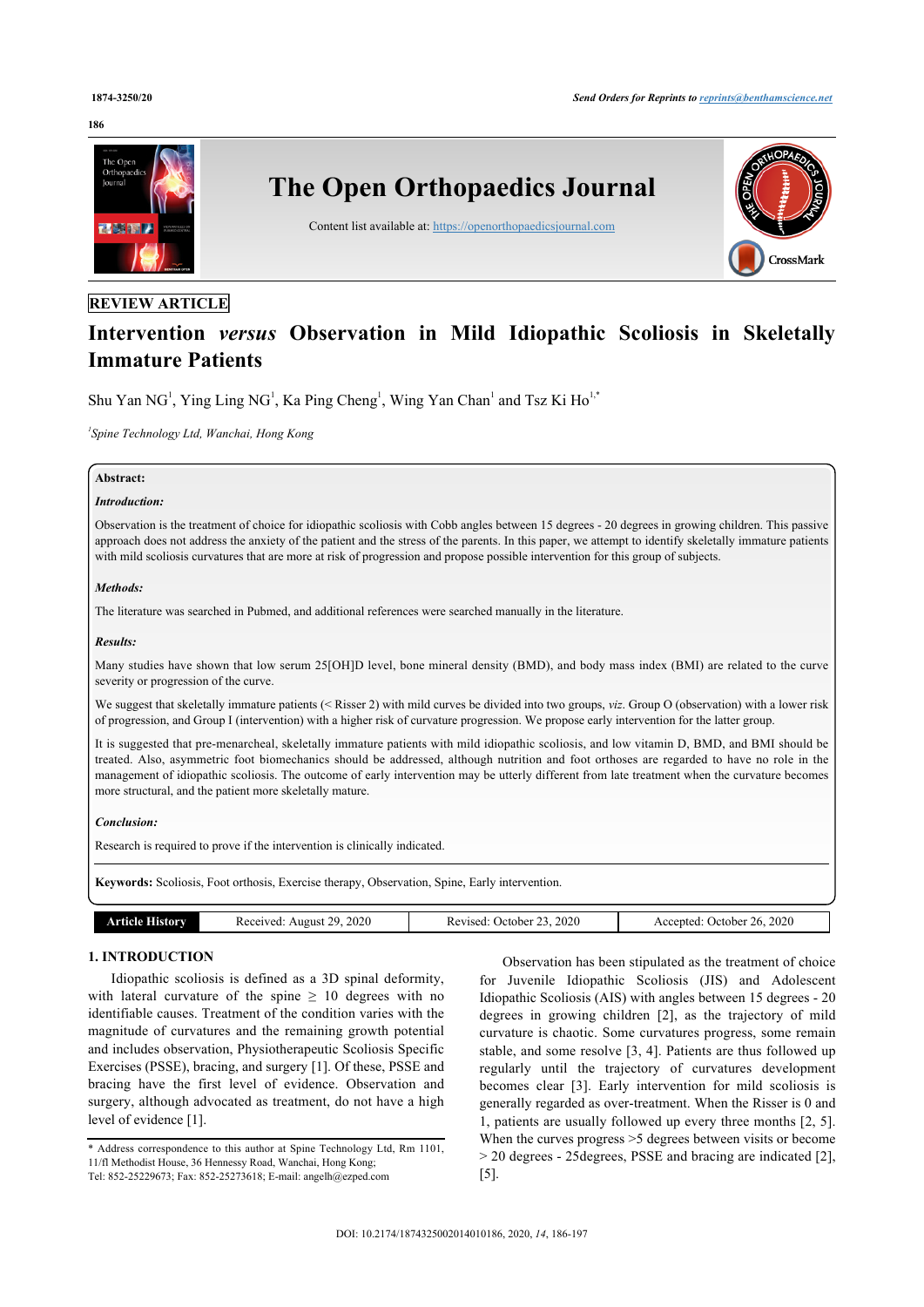This passive approach does not address the patient's anxiety [[6](#page-9-5)] and the stress of the parents, who worry about the progression of curvatures (Fig. **[1](#page-1-0)**). Once the curves progress, the non-surgical treatment prescribed will be much

more time-consuming and expensive. The high (40%) drop-out rate in the observation group in observation versus bracing studies [\[7\]](#page-9-6) suggests that the parents may opt for active intervention instead of being observed for their children [\[8\]](#page-9-7). The clinicians may be seeing the condition from a different perspective from the parents.

The current study reviews the literature to see if it is possible to identify skeletally immature patients with mild scoliosis, who are more at risk of progression, and to propose intervention for this group of subjects.

#### **2. MATERIALS AND METHODS**

Papers were searched in PUBMED, using the Boolean search operators: ("Prognostic factors" OR "Risk of Progression" OR "Natural History") AND "adolescent idiopathic scoliosis" NOT "surgery." All the abstracts of the papers retrieved were reviewed. Non-English articles and those related to genetics, screening, cardio-pulmonary impact, longterm effects, and pathogenesis were excluded. The articles referenced in the reviewed literature during the search were also examined to see if they are appropriate for inclusion in the discussion.

#### **3. RESULTS**

The search produced 32 articles. After the exclusion, only 18 papers were left. Additional related articles were manually searched from the reviewed articles and included when relevant.

Results revealed that some risk factors are associated with the progression of mild curvatures in skeletally immature patients. These include an initial Cobb angle severity >25degrees, osteopenia, <13 years of age at diagnosis, premenarcheal, skeletal immaturity [\[9\]](#page-10-0), low serum 25[OH]D level [[10](#page-10-1), [11](#page-10-2)], and low body mass index (BMI) [\[12,](#page-10-3) [13\]](#page-10-4). It is of interest to note that the serum level of 25[OH]D and BMD are inversely correlated to the Cobb angle [[10\]](#page-10-1). Osteopenia [\[14\]](#page-10-5) and body weight[[15\]](#page-10-6) have also been shown to be an independent and prognostic factor for the progression of curvatures in AIS patients.

For intervention, we could not find any studies that have investigated the effects of improving BMI, BMD, and vitamin D3 supplementation on scoliosis curvatures. Yet, custom foot orthoses were reported to improve mild curvatures in juvenile patients with curves below 25 degrees [\[16](#page-10-7)].

<span id="page-1-0"></span>

**Fig. (1).** A girl aged seven years suspected of suffering from mild lumbar scoliosis by her father, who is a Chinese medical practitioner, and was radiographed in February 2012. The X-ray showed that she was at Risser -0, with a Cobb angle of 10 degrees. A subsequent radiograph a year later in May 2013 showed an increase of Cobb angle to 14.6degrees, causing her father to worry. He sought active treatment for her daughter, although he is aware of the measurement errors and SOSORT guidelines.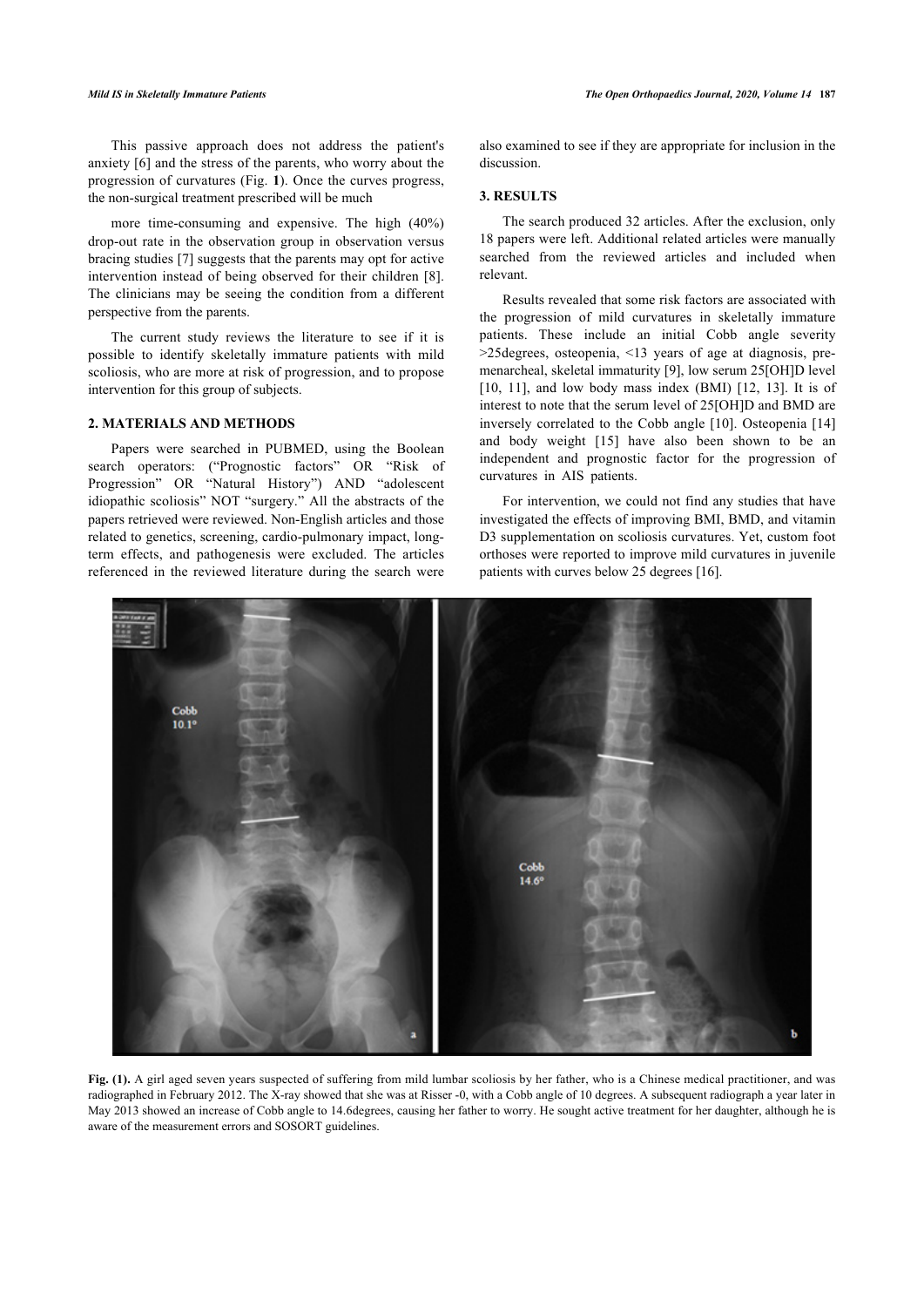# **4. DISCUSSION**

#### **4.1. Risk Factors of Curves Progression**

There are, at present, no objective ways to know if a particular curvature would progress, despite that some risk factors for curvature progression have been reported (Table **[1](#page-2-0)**). Of the ten predictors of curvatures progression reported by Noshchenko *et al.* (2015)[[9\]](#page-10-0), the only relevant clinical predictors of progression for the present discussion would be residual growth potential, age <13 years, and osteopenia.

Many studies have shown that AIS patients have significantly lower 25[OH]D level than control subjects [[10](#page-10-1)] [[17\]](#page-10-8). Also, BMI is significantly lower in AIS patients than health[y co](#page-10-1)ntrols[[12](#page-10-3)[,](#page-10-9) [13](#page-10-4), [15](#page-10-6)]. Intere[stin](#page-10-6)gly, serum 25[OH]D level [10], BMD [18], and BMI [15]were reported to be inversely related to the Cobb angle. Bodyweight was identified as an ind[epen](#page-10-6)dent predictor of curve magnitude in male AIS patients [15]. Recently, Kim *et al.* (2020) reported that underweight [is](#page-10-10) associated with scoliosis in Korean female adolescents [19].

Female gender is a risk factor for progression. The reported female to male ratio ranges from 1.5:1 to 3:1, and increases substantially with increasing age. The prevalence of curves with higher Cobb angles is significantly higher in girls than in boys, rising from 1.41:1 in curves fro[m 1](#page-10-11)0 degrees to 20 degrees to 7.2:1 in curves >40 degrees [20].

Different curve types progress differently. Of the different curve types, Lenke 1 curve (thoracic curve) is the most progressive. Zapata *et al.* (2019) followed the progression of mild curvatures (15 degrees -24 degrees) in patients, with Risser 0 and 1. Of the cohort of 302 consecutive patients, 24

(7.9%) cases progressed to >45 degrees. The Lenke 1 curve was the most common surgically treated type  $(58\%)$ , suggesting that of all the curve patterns, the main thoracic curve pattern is the most likely to progress [\[4\]](#page-9-3).

#### *4.1.1. Serum Vitamin D Level*

Many studies have compared the serum 25[OD]D levels in AIS patients with age-matched healthy controls. They have reported that the serum 25[OD]D level of AIS patients is significantly lower than that of the controls (Table **[2](#page-2-1)**) [[10](#page-10-1), [11](#page-10-2), [21](#page-10-12)]. Balioglu *et al.* (2017), in a retrospective study, evaluated the serum 25[OD]D level of AIS patients and age-matched controls. Results showed that the serum vitamin D level of AIS patients is significantly lower than that of controls [\[10\]](#page-10-1). Similar findings were reported by Gozdzialska *et al.* (2016)[[11](#page-10-2)]. Balioglu *et al.* (2017) reported that the serum 25[OH]D level is negatively correlated with the Cobb angle  $(p<0.026)$ , yet Silva *et al.* (2017) found no relationship between the serum 25[OH]D level and the Cobb angle [\[10](#page-10-1), [21\]](#page-10-12).

#### *4.1.2. Bone Mineral Density (BMD)*

Adolescent idiopathic scoliosis patients have been found to have lower bone mineral density than healthy controls  $[22 [22 [22 -$ [26](#page-10-14)]. Osteopenia is a generalized phenomenon[[23](#page-10-15), [25,](#page-10-16) [26](#page-10-14)], involving not only the lumbar spine but also the radius and tibia. Lee *et al.* (2005) studied the BMD and curve magnitude in 919 AIS patients during the peri-pubertal growth period and reported that the BMD was inversely correlated to the curve magnitude[[27\]](#page-10-17). Patients with lower bone mineral density generally had larger Cobb angle, whereas patients with normal BMD had smaller Cobb angles [\[27](#page-10-17)]. Subsequent studies by the same group supported the findings [\[18,](#page-10-9) [25](#page-10-16), [10\]](#page-10-1). Osteopenia is a significant prognostic factor for curve progression [[18\]](#page-10-9).

<span id="page-2-0"></span>**Table 1. Possible risk factors of progression for skeletally immature patients with mild curvatures.**

| Gender - female                             |
|---------------------------------------------|
| Curve type – thoracic major (Lenke 1 curve) |
| Risser $-0-1$                               |
| 25[OH]D level – insufficiency or deficiency |
| Bone mineral density – osteopenic           |
| Body mass index - underweight               |
| Asymmetric foot biomechanics                |

<span id="page-2-1"></span>**Table 2. List of studies that have shown that the serum 25[OH]D level in AIS patients is significantly lowered than that of age- and sex-matched controls. Pts – patients, premen – premenarcheal, postmen – postmenarcheal, Gp – Group.**

| Study                       | Samples (n, age)                                                                                              | <b>Ethnicity</b> | <b>Findings</b>                                                                                                                                       | Recommendation                                           |
|-----------------------------|---------------------------------------------------------------------------------------------------------------|------------------|-------------------------------------------------------------------------------------------------------------------------------------------------------|----------------------------------------------------------|
| Bagliou et al. 2016         | 229 AIS (14.7) vs 389 age-matched<br>controls $(13.9)$                                                        | Turkish          | Vit D level lower in AIS group vs.,<br>controls $(p=0.001)$ ; negatively correlated<br>w Cobb angle $(p<0.026)$                                       | Pts monitored for vitamin D<br>sufficiency or deficiency |
| Gozdzialska et al<br>(2016) | 50 premen $(12.6)$ & 50 postmen<br>$(14.6)$ AIS girls vs 50 premen $(11.9)$<br>$& 50$ postmen (13.6) controls | Polish           | Premen Gp: 25[OH]D 23.5% lower in AIS<br>pts ( $p<0.05$ ) than controls<br>Postmen Gp:<br>25[OH]D 36.2% lower in AIS pts<br>$(p<0.000)$ than controls | Vit D may be associated with<br>scoliosis                |
| Silva <i>et al.</i> (2017)  | 36 girls and 7 boys AIS (15.3)                                                                                | <b>Brazilian</b> | 97% AIS patients: $25[OH]D < 30$ ng/mL<br>insufficiency and deficiency                                                                                | No relationship between vitamin<br>D and Cobb angle      |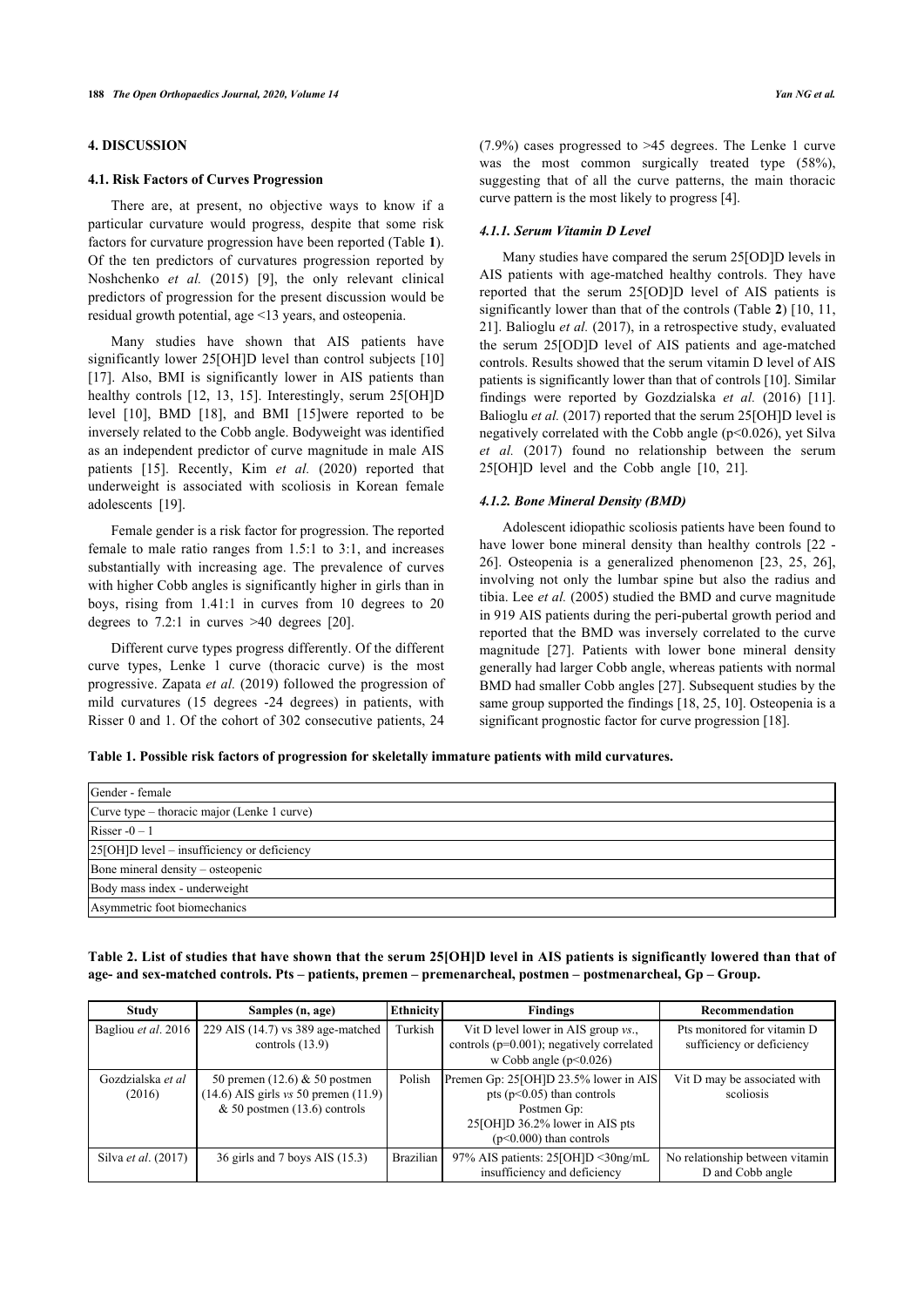| Study | Samples (n, age)                                                                 | Ethnicity | Findings                               | Recommendation |
|-------|----------------------------------------------------------------------------------|-----------|----------------------------------------|----------------|
|       | Catan <i>et al.</i> (2020) 32 AIS girls <i>vs.</i> 32 gender and age- [Romanian] |           | 25 [OH] D level in AIS pts sig lowered |                |
|       | matched controls (14.75)                                                         |           | than controls $(p<0.0001)$             |                |

# *4.1.3. Body Mass Index (BMI)*

Many studies have shown that the BMI of AIS patients is significantly less than that of age-matched healthy controls (Table **[3](#page-3-0)**) [\[12,](#page-10-3) [13,](#page-10-4) [15,](#page-10-6) [26](#page-10-14), [28](#page-10-0), [29](#page-10-18)]. Wang *et al.* (2012) reported that for AIS patients aged 15-17 years, with a mean Cobb angle of 30.4 degrees,  $6.8\%$  had BMI  $\leq 5^{\text{th}}$  percentile, whereas for the controlgroup, only 3.4% had BMI  $\leq 5^{th}$  percentile [[15\]](#page-10-6). Herschkovich *et al.* (2014) and Zheng *et al.* (2017) reported similar findings[[30\]](#page-10-19). The prevalence of severe spinal deformities was 3-fold higher in the underweight group as compared with the overweight group [[13\]](#page-10-4).

### *4.1.4. Asymmetric Foot Biomechanics*

There is a lack of studies on the relationship between asymmetric foot biomechanics and spinal curvatures. Yet, Bialek *et al.* (2015) and Lehnert-Schroth (2007) both advocated examination and exercising of the foot in the management of AIS patients [\[31](#page-10-20), [32](#page-10-21)]. Lee *et al.* (2018) evaluated 52 juvenile patients with a mean age of 79.5 months with excessive foot pronation and mild idiopathic scoliosis [[16](#page-10-7)]. For those with the relaxed calcaneal stance phase angle difference (RCSPD) of >3 degrees between both feet, custom foot orthoses were prescribed. RCSP is the angle between the midline of the posterior calcaneus and the vertical line when the patient stands relaxed (Fig.**2**). At 18 months postintervention, in the group with the Cobb angle 10 degrees -19 degrees ( $n=20$ ), the Cobb angle reduced from  $17.29 \pm 1.8$ degrees to 12.43±3.62 degrees. For the group with Cobb angle 20 degrees -24 degrees (n=9), the Cobb angle decreased from  $21.62 \pm 1.54$  degrees to  $14.1 \pm 5.18$  degrees. The improvement is most significant in patients < 6 years of age and a Cobb angle <25 degrees. The Cobb angle improved most at nine months post-intervention [[16\]](#page-10-7). Improvement of Cobb angle, however, was not seen in patients with curvature  $\geq$  25 degrees. The mechanism involved is not understood; the asymmetric foot biomechanics may reduce the vertebral rotational instability, which often contributes to the progression of scoliosis [[33\]](#page-10-22).

<span id="page-3-0"></span>**Table 3. Studies on body mass index (BMI) in adolescent idiopathic scoliosis (AIS) patients.**

| <b>Studies</b>                                                 | Sample                                                            | Age                        | Cobb                             | <b>Height Estimation</b>                 | <b>Findings</b>                                                           |
|----------------------------------------------------------------|-------------------------------------------------------------------|----------------------------|----------------------------------|------------------------------------------|---------------------------------------------------------------------------|
| Qui et al. 2008<br>(retrospective controlled study)            | 613 AIS girls; $vs.$ 449 healthy                                  | $12 - 16$<br>(Chinese)     | $31^\circ$                       | Bjure's formula                          | Sig. lower in AIS girls                                                   |
| Wang et al. 2010<br>(Prospective controlled study)             | 290 skeletally mature AIS girls<br><i>vs.</i> 80 healthy controls | $16 - 20$<br>(Chinese)     | $20 - 40^{\circ}$<br>$>40^\circ$ | Arm span used,<br>instead of body height | BMI sig lower in AIS girls with<br>moderate and severe curves             |
| Wang et al 2012<br>(Retrospective controlled<br>study)         | 332 AIS boys vs 356 age-matched<br>controls                       | $10.5 - 19.5$<br>(Chinese) | $30.4^\circ$                     | Bjure's formula                          | 15-17 age; BMI sig lower in AIS<br>boys                                   |
| Oh et al. 2014<br>(Prospective randomized<br>controlled study) | 420 AIS pts vs. 409 healthy<br>controls                           | 19 (Korean)                | $23.2^{\circ}$                   | Bjure's formula                          | $10-25^\circ$ curve: BMI sig. lower than<br>controls                      |
| Herschkovich et al. 2014<br>(Retrospective study)              | 59,039 male and 44,210 females                                    | 17<br>(Israeli)            |                                  | Not reported                             | IS prevalence sig. higher in<br>underweight males and females;            |
| Wang et al. 2016<br>(Prospective case-control<br>study)        | 47 AIS boys vs. 40 age and sex-<br>matched healthy controls       | $12 - 20$<br>(Chinese)     | $40 - 70^{\circ}$                | Bjure's formula                          | Sig lower BMI in AIS vs. controls                                         |
| Matusik et al. 2016<br>(Prospective study)                     | 204 girls, 55 boys, with IS                                       | 14.21<br>(Polish)          | $10-39^\circ$ :<br>>40           | Bjure's formula                          | BMI sig. higher in pts w severe<br>curves than those w moderate<br>curves |
| Kim et al 2020                                                 | 133M & 301F IS pts, vs. 8297M<br>and 7681F                        | Korean                     |                                  | Not reported                             | BMI sig lower in IS pts $(p<0.001)$                                       |

#### <span id="page-3-2"></span>**Table 4. Proposed clinical examination List.**

| Scoliometer (ATR)         |  |
|---------------------------|--|
| $X$ -ray if the ATR $>50$ |  |
| BMI (kgs/m2)              |  |
| <b>BMD</b> (QUS)          |  |
| Serum 25[OH]D             |  |
| Foot Assessment           |  |

<span id="page-3-1"></span>BMI – body mass index; BMD – Bone mineral density; QUS – quantitative ultrasound.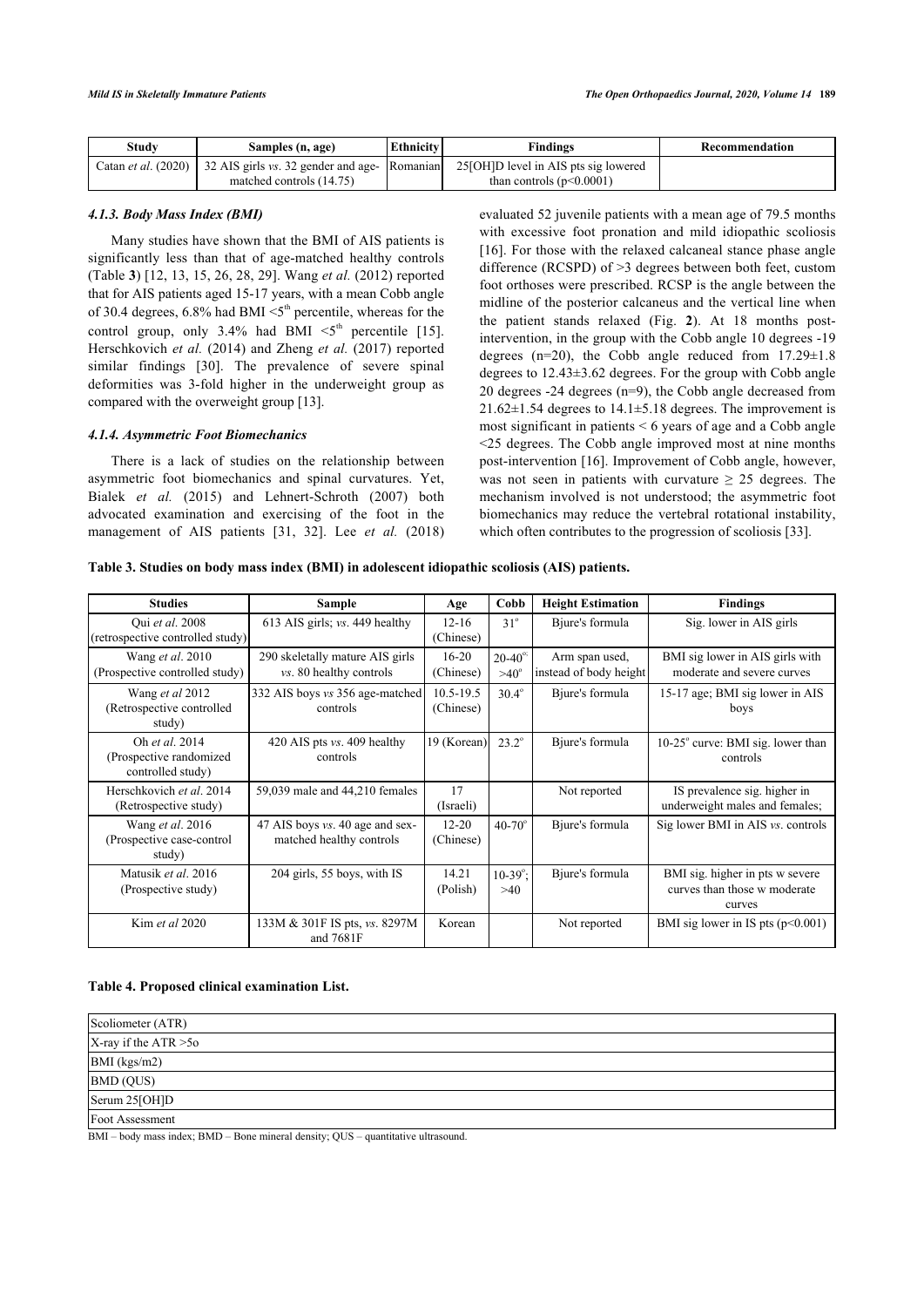

**Fig. (2).** Measurement of the relaxed calcaneal stance phase angle (RCSP) and the neutral calcaneal stance phase angle (NCSP). A bisector is drawn on the posterior aspect of the calcaneus. **a**. The patient stands erect. The angle between this line and the vertical line is the RCSP. **b**. With the subtalar joint placed in the neutral position, the angle between the bisector and the vertical line is the NCSP. The difference between the RCSP and NCSP represents the extent of excessive foot pronation or supination.

#### **4.2. Clinical Implications**

#### *4.2.1. Clinical Examination*

Generally, scoliosis screening is performed with a scoliometer, with a cut-off point between 5 degrees -7 degrees. It has to be noted that due to the presence of a rib cage, the angle of trunk rotation (ATR) is usually larger in a thoracic curve than in the thoracolumbar or lumbar curve, for a given curve magnitude. Depending on the outcome of the measurement, patients are either prescribed observation or be followed up by radiographic examination. When the Cobb angle is  $\leq 20$  degrees, observation is generally prescribed [\[1\]](#page-9-0), and no further investigation will be performed.

Given the potential risk factors for curves progression, it is proposed that pre-menarcheal, skeletally immature patients with mild curvatures be also assessed for BMI [[15\]](#page-10-6), vitamin D level [[10\]](#page-10-1), and bone mineral density [\[14](#page-10-5)]. Also, the foot should be examined for bilateral differences in excessive pronation or supination (Table **[4](#page-3-2)**).

In assessing the BMI, the arm span of the patients can be used instead of the body height. Studies have shown that there is a high linear correlation between arm span and standing

height in healthy children and adolescents  $(r^2 = 0.99)$  [\[34\]](#page-10-23). The BMI is calculated as body weight in kilograms divided by the square of arm span [\[34\]](#page-10-23). When BMI  $\leq 5$ <sup>th</sup> percentile, it is regarded as low. Kim *et al.* (2020) recently reported that using the World Health Organization BMI z score cut-off would under-estimate the prevalence of AIS[[19](#page-10-10)]. They instead proposed to use the cut-off point of  $\leq 18.5 \text{kg/m}^2$  as a criterion for defining mild underweight. The criterion may be used to screen early AIS cases [\[19](#page-10-10)].

Vitamin D levels can be assessed using blood samples and indirectly by quantitative ultrasonography (QUS) [[35](#page-10-24)]. Yu *et al.* (2013) showed that QUS BMD could be an indicator of vitamin D status in young children [[35\]](#page-10-24).

Measurement of BMD may help identify patients with a higher risk of curves progression. QUS, which is devoid of radiation, may be used to evaluate the bone mineral status and bone fragility of growing children [\[36\]](#page-10-25). QUS measures the speed of sound (SOS) and broadband ultrasound attenuation (BUA) [[37\]](#page-10-8). The speed of sound (SOS) measurements along the length of a long bone provide information not only on bone density but also on micro-architecture, cortical thickness, and bone elasticity [[38,](#page-10-10) [39\]](#page-10-12). Readings from QUS cannot be used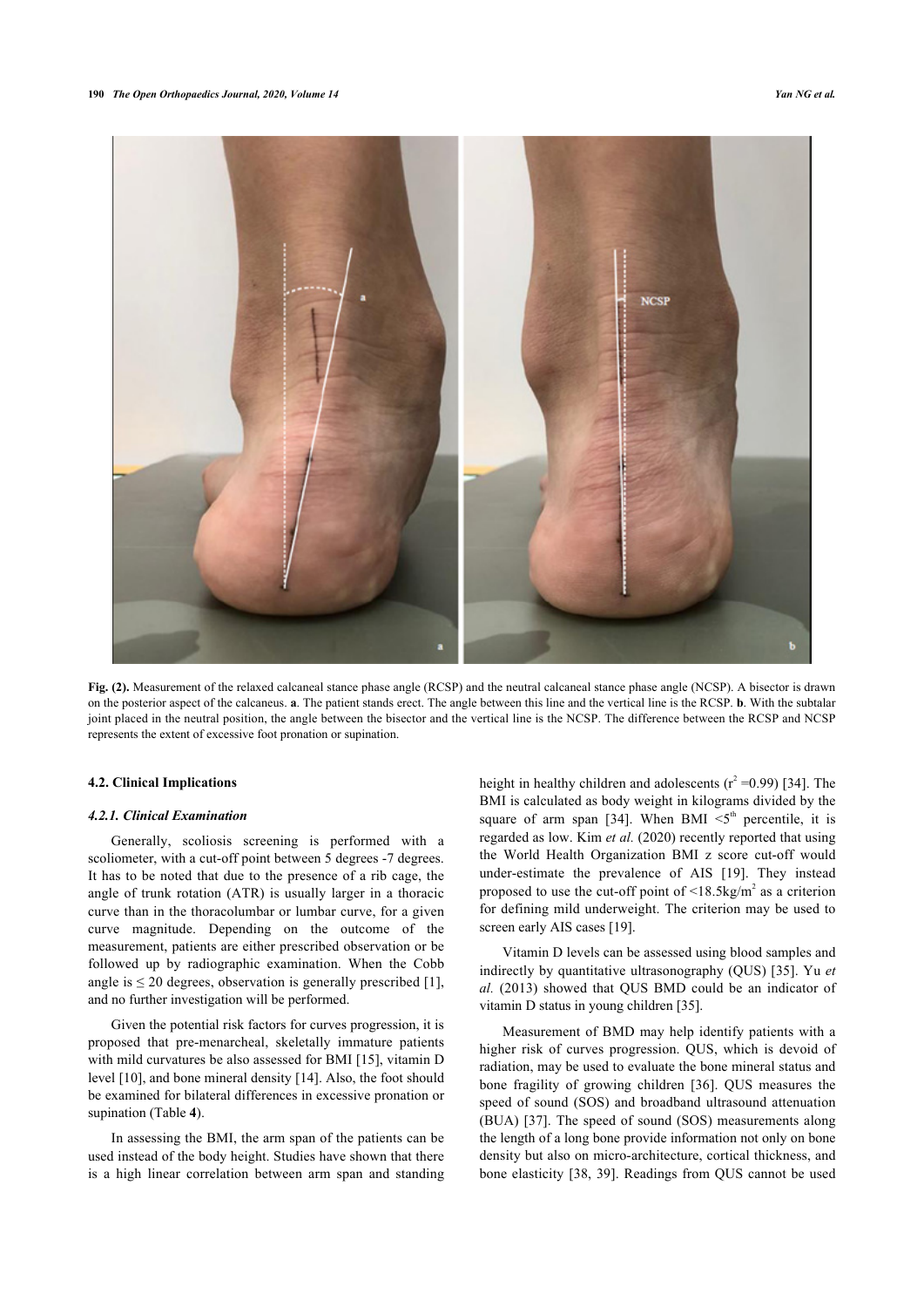interchangeably with DEXA results[[40](#page-10-26)], as they do not measure identical properties of bone tissues [\[37](#page-10-8)].

Du *et al.* (2015) compared the SOS of QUS of AIS girls with healthy age- and sex-matched controls[[41](#page-10-15)], and found that AIS patients had lower bone quality than the controls. In the AIS patients, 20.5% had a z score of  $SOS \le 2$ , indicating low bone mineral content [\[41](#page-10-15)]. The difference was statistically significant for younger patients aged 10-14 ( $p = .000$ ), but not for more skeletally mature patients aged 15 or above. Skeletally immature patients were more osteopenic [[41\]](#page-10-15). The results supported the findings that QUS can be used as a screening tool to assess bone quality in children [\[41](#page-10-15) - [44\]](#page-10-14).

The feet should also be examined for asymmetric foot biomechanics. Lee *et al.* (2018) used a bilateral difference of RCSP of >3 degrees as a cut-off point. As accurate marking of the calcaneus is subjected to errors, we propose to use the difference between the RCSP and the neutral calcaneal stance phase (NCSP) instead (Fig. **[2](#page-3-1)**). NCSP is the angle subtended by the midline of the calcaneus and the vertical, with the subtalar joint in the neutral position. The difference between RCSP and NCSP represents the extent of excessive foot pronation or supination. A comparison of the difference bilaterally would reveal if asymmetric foot biomechanics is present.

# *4.2.2. Proposed Classification of Risk of Progression*

# *4.2.2.1. In Skeletally Immature Patients with Mild Idiopathic Scoliosis*

Given the identification of some prognostic factors in skeletally immature patients with mild curves, it may be time to re-think the observation strategy. It is suggested that premenarcheal, skeletally immature patients (< Risser 2) with mild curves be divided into two groups. The observation group (Group O) has a lower risk of progression, and the intervention group (Group I) has a higher risker of progression. Group O may include patients with BMI  $>$ 18.5kg/m<sup>2</sup>, with normal serum

vitamin D (>75 nmol/L), SOS BMD z score >-2, and (RCSP-NCSP) difference <3 degrees bilaterally. Group I may include female patients with a thoracic curve, BMI <18.5 kg/m<sup>2</sup>, serum  $25[OH]D \le 75$  nmol/L, SOS BMD z-score  $\le$  -2, and (RCSP-NCSP) difference >3 degrees bilaterally (Table **[4](#page-3-2)**).

#### *4.2.2.2. Proposed Intervention*

We are unable to find any studies evaluating the effects of improving serum 25[OH]D level, BMD, and BMI on the scoliosis curvatures. Yet, we opined to modify these risk factors in Group I patients, despite SOSORT held that nutrition and foot orthoses do not play any role in the management of idiopathic scoliosis[[1](#page-9-0)]. The BMI, BMD, and foot biomechanics may act within a narrow window in the development of idiopathic scoliosis. Improving those factors beyond the early stages of curvature development when scoliosis becomes structural may not be helpful.

Early modification of risk factors may modify the course of the disease. Karski *et al.* (2019) showed that abstinence from weight-bearing and vitamin D3 supplementation straighten the tibial varum in infants below three years of age [\[45](#page-10-17)]. Yet, after the age of 3, similar treatments have no outcome, and patients require surgery for correction. Tibial varum or medial compartment arthrosis in adults would not respond to vitamin D3 supplementation, even in the presence of vitamin D insufficiency or deficiency. Similarly, interventions that may be effective in mild curvatures in skeletally immature patients may not be useful when the curvatures become more advanced.

For patients with low BMI, dietary advice is suggested (Fig. **[3](#page-5-0)**). Those with serum 25[OH]D level <75 nmol/L should increase their dietary intake of vitamin D to increase the BMD [[46](#page-11-0)]. Cheng *et al.* (2005) showed that increase cheese intake increases cortical bone mass accrual[[47](#page-11-1)], suggesting that dietary manipulation can improve the BMD in children. For young patients with mild spinal curvatures and asymmetric foot biomechanics, custom foot orthoses may be prescribed.

**Table 5. Classification of skeletally immature patients with mild curvatures into the Group O, the observation group, and the Group I, the intervention group, using different risk parameters. RCSP – relaxed calcaneal stance phase, NCSP – neutral calcaneal stance phase.**

<span id="page-5-0"></span>

| <b>Parameters</b>    | Group O                       | <b>Group I</b>            |  |
|----------------------|-------------------------------|---------------------------|--|
| Gender               | Male                          | Female                    |  |
| Risser               | >2                            |                           |  |
| Serum 25[OH]D        | $\geq$ 75nmol/L               | $\leq$ 75 nmol/L          |  |
| Bone mineral density | SOS BMD z score $>$ -2        | SOS BMD z score $\leq$ -2 |  |
| Body mass index      | $\geq$ 18.5 kg/m <sup>2</sup> | $< 18.5 \text{ kg/m}^2$   |  |
| (RCSP-NCSP)          | $<$ 3°                        | $>3^{\circ}$              |  |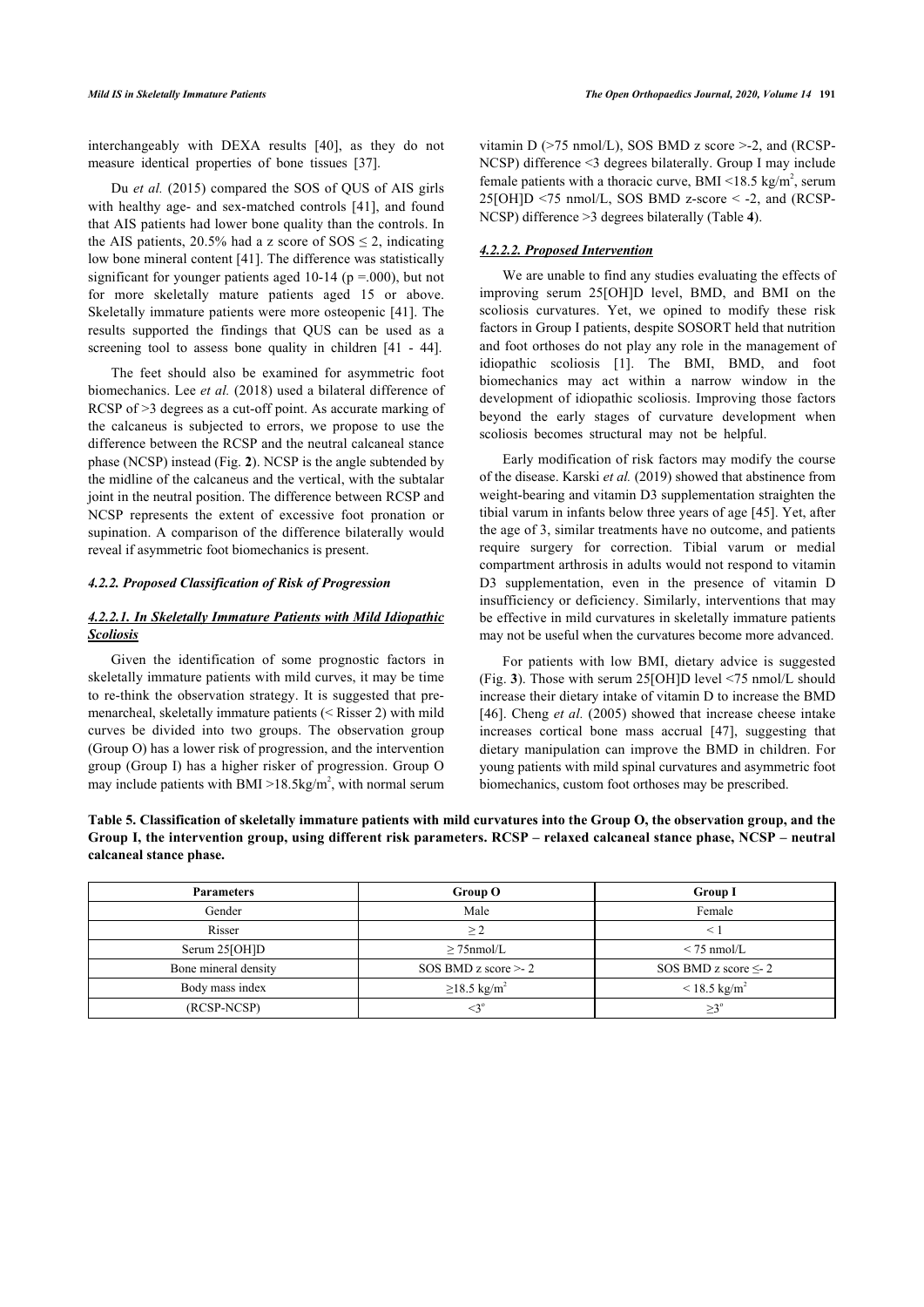

**Fig. (3).** The proposed intervention in Group I skeletally immature patients with mild curvature ≤ 20 degrees.

At-risk patients should learn simple PSSE exercises to stabilize the curvature. Simple dynamic neuromuscular stabilization (DNS) exercise, adopting a 4.5 months baby posture, may be prescribed for core strengthening[[48](#page-11-2)]. The patient lies supine and flexes both hips and knees to 90

degrees, and uses the diaphragm for breathing (Fig. **[4](#page-6-0)**). This position is to be held for 1-2 minutes, and the exercise has to be performed 1-2 times daily. The exercise trains the brain and regulates the intra-abdominal pressure [[48\]](#page-11-2). Concurrently, the child can perform the auto-elongation exercise using two poles (Fig. **[5](#page-6-1)**) [\[32](#page-10-21)].

<span id="page-6-1"></span><span id="page-6-0"></span>

**Fig. (4).** The exercise, adopting a 4.5-month-old baby posture, regulates the intra-abdominal pressure and stabilizes the spine sagittally.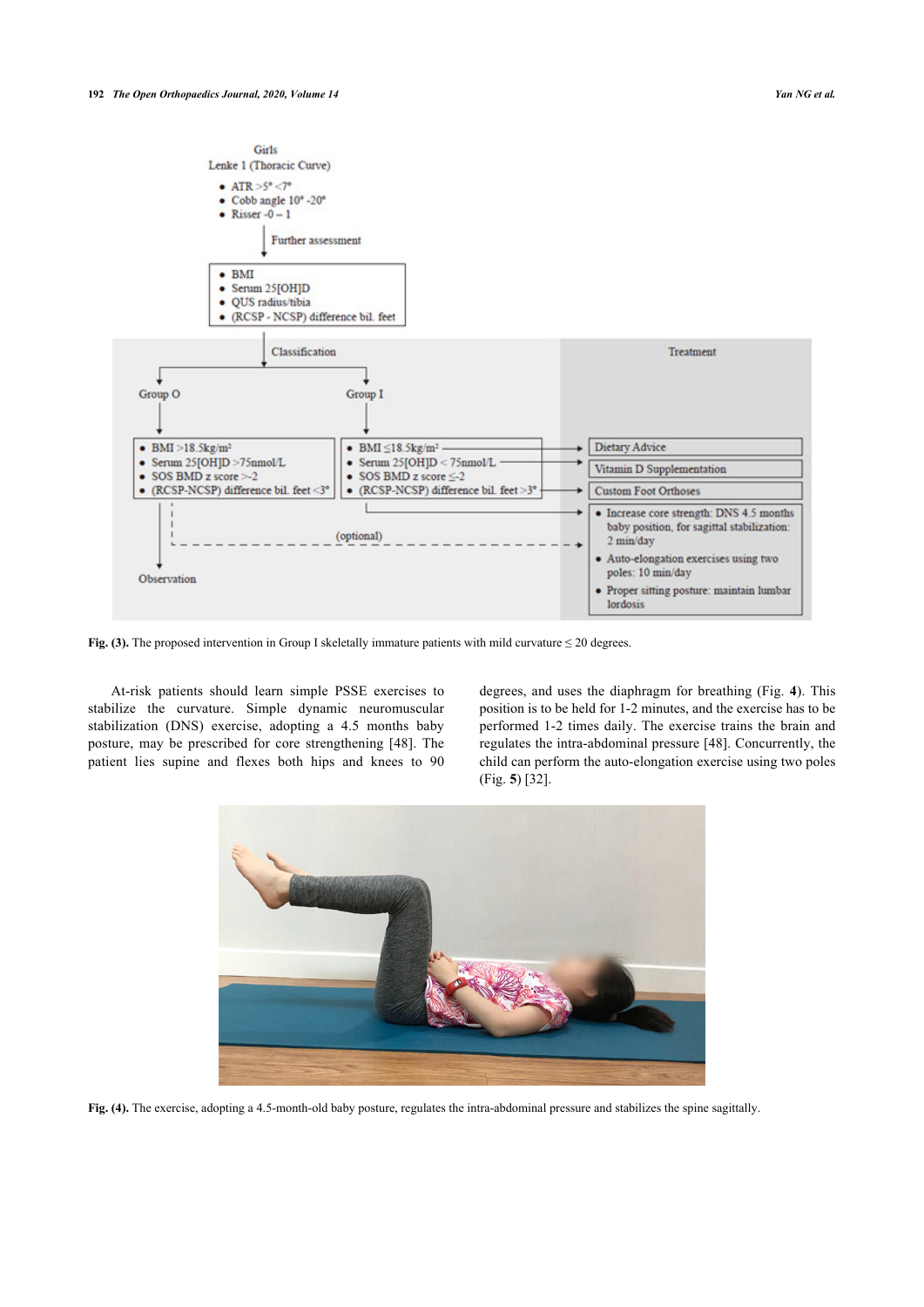

**Fig. (5).** The exercise using two poles to auto-elongate the trunk. The patient uses the diaphragm to inhale. Meanwhile, he slowly wriggles the spine to extend the trunk. During exhalation, the patient tenses up all the muscles and forces the poles onto the floor.

Apart from simple exercises, the patient should adopt a proper sitting posture. Von Loon *et al.* (2009) have shown that forced lordosis in the thoracolumbar area would reduce the curve magnitude of a double major curve by >15%[[49\]](#page-11-0). Whether the adoption of proper sitting posture would benefit other curve types has not been studied. Yet, the children should adopt corrective postures during daily activities (Fig. **[6](#page-7-0)**).

<span id="page-7-0"></span>For Group I patients, active intervention is thus suggested (Fig.**7**), particularly given the recent findings of a high progression rate (66%) in adolescents with curves 15 degrees – 19 degrees, and Risser 0-1. More importantly, perhaps, 7.8% of the patients progress to >45 degrees and only 3% of them have their curves resolved [[4](#page-9-3)]. Lonstein and Carlson (1984) reported that resolution is more common in less mature patients with curves <15 degrees[[50\]](#page-11-3). These justify the need for early intervention in Group I patients. Also, the intervention is free of side effects. A daily dose of 400-800 IU, when indicated, is safe, particularly in the presence of vitamin D insufficiency and deficiency [[51\]](#page-11-4). Further, a proper made custom foot orthoses would not cause any complications.

Whether these interventions have any impact on mild scoliosis curvatures in young patients with Risser -0 to 1 remains to be studied. However, the management would possibly help prevent some future morbidities that are associated with low BMI, low 25[OH]D, low BMD, and asymmetric foot biomechanics. In this perspective, the intervention is justified and should not be regarded as overtreatment.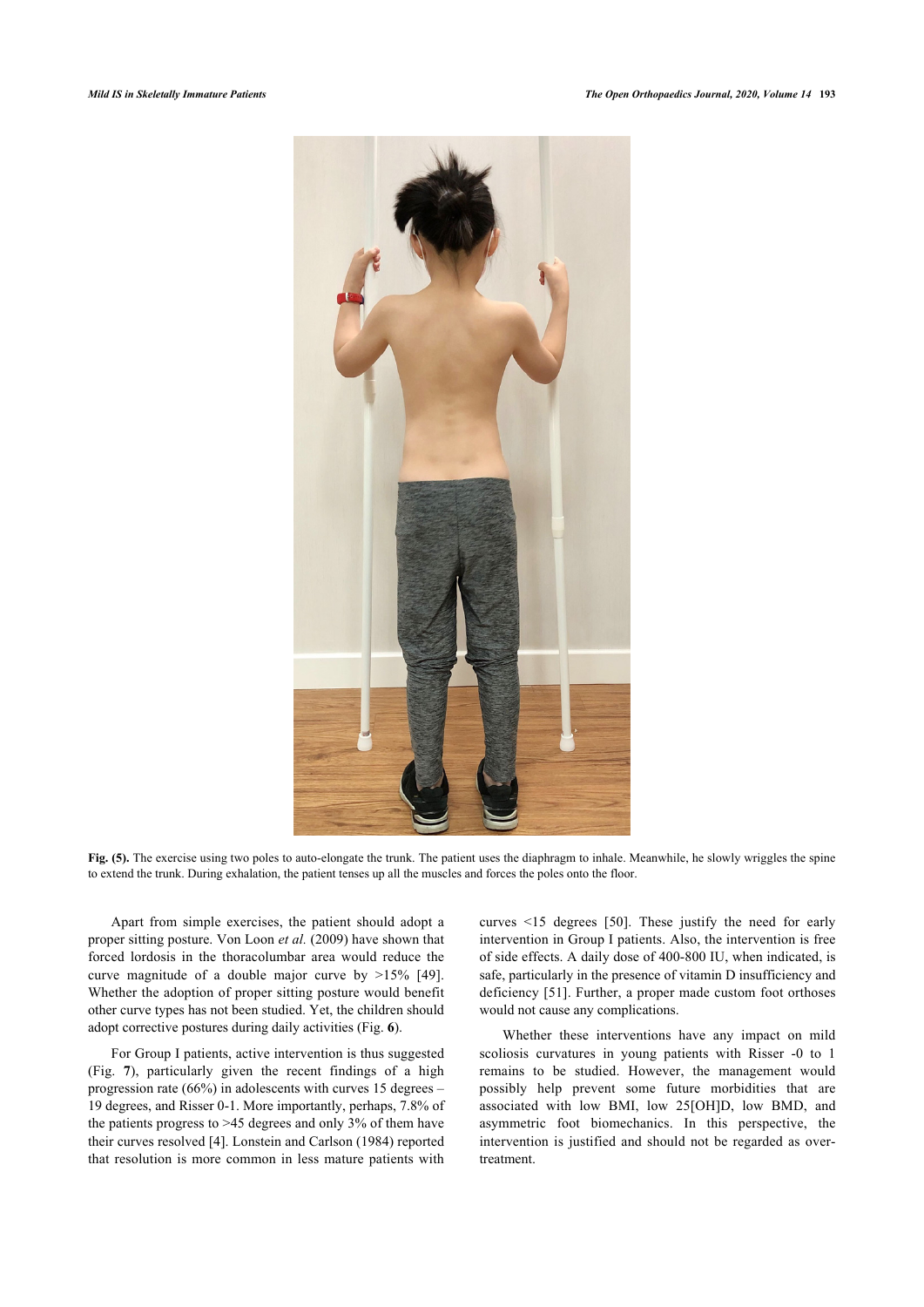<span id="page-8-0"></span>

**Fig. (6).** The patient has to be instructed to maintain proper posture. **a**. the patient nine years of age sits with the back slouched. The left thoracic curve is evident. **b**. the patient attempts to sit straight with the lumbar in physiological lordosis. It is evident that the curve slightly reduces, despite mild compensation in the pelvis. **c**. kneeling with the right knee forward increases the left scoliosis curvature, whereas kneeling with the left knee forward (**d**) reduces the curvature.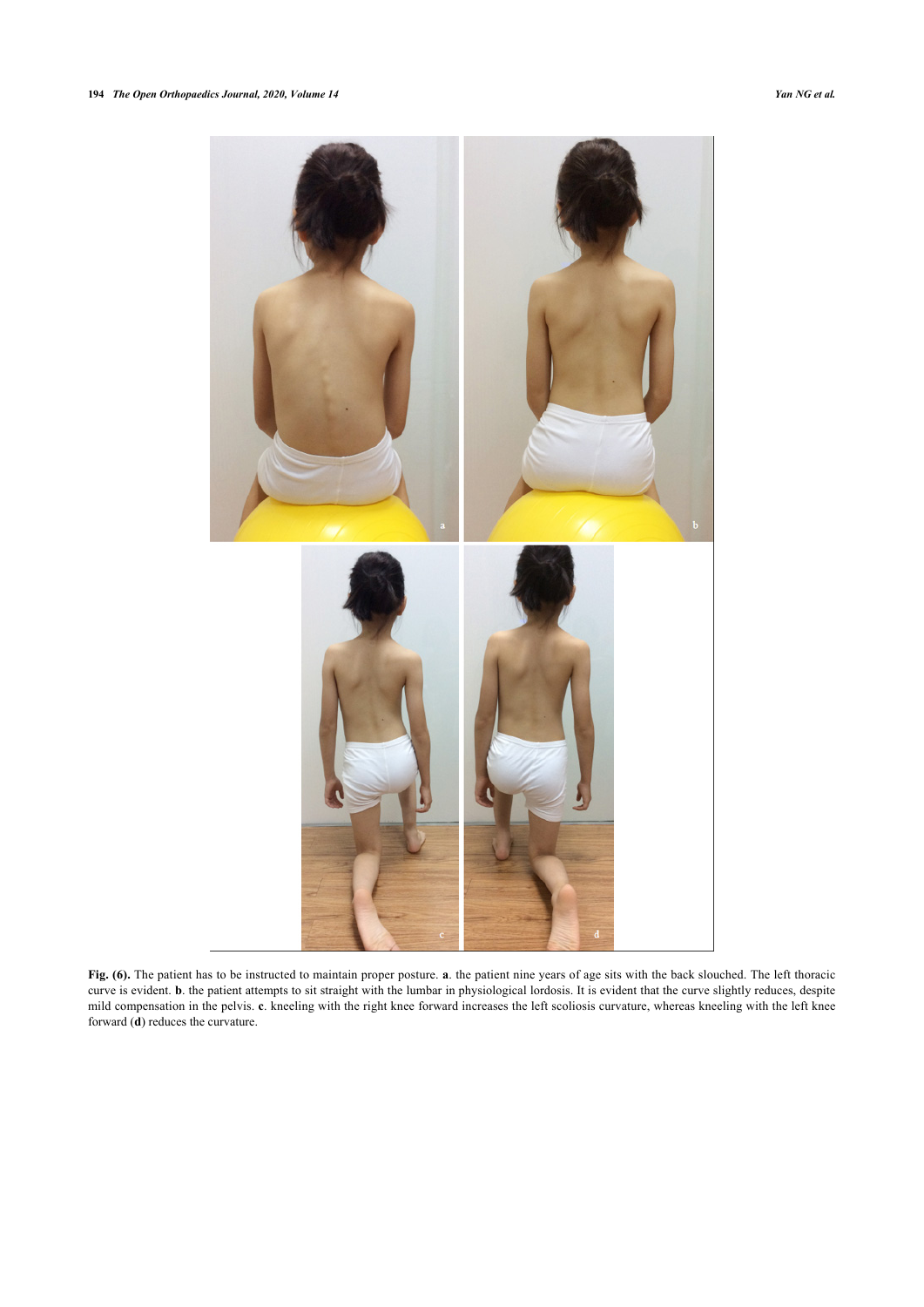

**Fig. (7).** The radiograph of the patient referred to in Fig. **[1](#page-1-0)**. After her father found that the curve progressed, her father instructed his daughter to perform the two poles exercises for about 10 minutes each day after dinner. Also, she was prescribed a pair of custom foot orthoses. After three months, in August 2013 (**a**), the Cobb angle was found to reduce to 9.7 degrees. Subsequent radiographs in June 2015 (**b**) and August 2016 (**c**), when the Risser stages were 0 and 3 respectively, showed that the Cobb angle remained stable, thus alleviating the worries of her father. Whether the curvature stabilized by itself or as a result of the intervention was, however, unknown.

# **5. LIMITATION AND FUTURE STUDIES**

The above discussion is based on existing knowledge. There is, at present, no evidence to support the classification of mild scoliosis based on the risk of progression, and the effectiveness of the intervention in the management of mild scoliosis curvatures.

<span id="page-9-0"></span>Studies are required to determine if the classification of skeletally immature patients with mild curvature measuring < 20 degrees, and Risser -0 and 1 into Group O and Group I, is reliable and clinically meaningful. Also, the cut-off points for each of the progression risk factors need to be determined.

<span id="page-9-2"></span><span id="page-9-1"></span>The effectiveness of the proposed intervention on scoliosis requires studies and validation, although the management may reduce future morbidities associated with low serum 25[OH]D, BMD, and low BMI.

# <span id="page-9-3"></span>**CONCLUSION**

<span id="page-9-5"></span><span id="page-9-4"></span>Instead of passive observation, the current paper proposes active intervention in pre-menarcheal, skeletally immature patients with Risser  $\leq$  2, Cobb angle  $\leq$  20 degrees, low BMI, 25[OH]D, BMD level, and with asymmetric foot biomechanics. Research is required to prove if the intervention is clinically useful or not in the management of skeletally immature patients with mild curvatures.

# <span id="page-9-6"></span>**CONSENT FOR PUBLICATION**

None.

# <span id="page-9-7"></span>**FUNDING**

No funding to declare.

#### **CONFLICT OF INTEREST**

The authors declare no conflict of interest, financial or otherwise.

# **ACKNOWLEDGEMENTS**

Declared none.

# **REFERENCES**

- [1] Negrini S, Donzelli S, Aulisa AG, *et al.* 2016 SOSORT guidelines: orthopaedic and rehabilitation treatment of idiopathic scoliosis during growth. Scoliosis Spinal Disord 2018; 13(3): 3. [\[http://dx.doi.org/10.1186/s13013-017-0145-8\]](http://dx.doi.org/10.1186/s13013-017-0145-8) [PMID: [29435499](http://www.ncbi.nlm.nih.gov/pubmed/29435499)]
- [2] Negrini S, Aulisa AG, Aulisa L, *et al.* 2011 SOSORT guidelines: Orthopaedic and Rehabilitation treatment of idiopathic scoliosis during growth. Scoliosis 2012; 7(1): 3. [\[http://dx.doi.org/10.1186/1748-7161-7-3](http://dx.doi.org/10.1186/1748-7161-7-3)] [PMID: [22264320](http://www.ncbi.nlm.nih.gov/pubmed/22264320)]
- [3] de Mauroy JC. Idiopathic scoliosis and chaos. Stud Health Technol Inform 2008; 135: 53-7. [PMID: [18401080\]](http://www.ncbi.nlm.nih.gov/pubmed/18401080)
- [4] Zapata KA, Sucato DJ, Lee MC, Jo C-H. Skeletally immature patients with adolescent idiopathic scoliosis curves 15°-24° are at high risk for progression. Spine Deform 2019; 7(6): 870-4.
- [\[http://dx.doi.org/10.1016/j.jspd.2019.02.012\]](http://dx.doi.org/10.1016/j.jspd.2019.02.012) [PMID: [31731996](http://www.ncbi.nlm.nih.gov/pubmed/31731996)] [5] Burton MS. Diagnosis and treatment of adolescent idiopathic scoliosis. Pediatr Ann 2013; 42(11): 224-8. [\[http://dx.doi.org/10.3928/00904481-20131022-09\]](http://dx.doi.org/10.3928/00904481-20131022-09) [PMID: 241681161
- [6] Sanders AE, Andras LM, Iantorno SE, Hamilton A, Choi PD, Skaggs DL. Clinically significant psychological and emotional distress in 32% of adolescent idiopathic scoliosis patients. Spine Deform 2018; 6(4): 435-40.

[\[http://dx.doi.org/10.1016/j.jspd.2017.12.014\]](http://dx.doi.org/10.1016/j.jspd.2017.12.014) [PMID: [29886916](http://www.ncbi.nlm.nih.gov/pubmed/29886916)]

- [7] Coillard C, Circo AB, Rivard CH. A prospective randomized controlled trial of the natural history of idiopathic scoliosis versus treatment with the SpineCor brace. Sosort Award 2011 winner. Eur J Phys Rehabil Med 2014; 50(5): 479-87. [PMID: [25251736\]](http://www.ncbi.nlm.nih.gov/pubmed/25251736)
- [8] Weinstein SL, Dolan LA, Wright JG, Dobbs MB. Effects of bracing in adolescents with idiopathic scoliosis. N Engl J Med 2013; 369(16): 1512-21.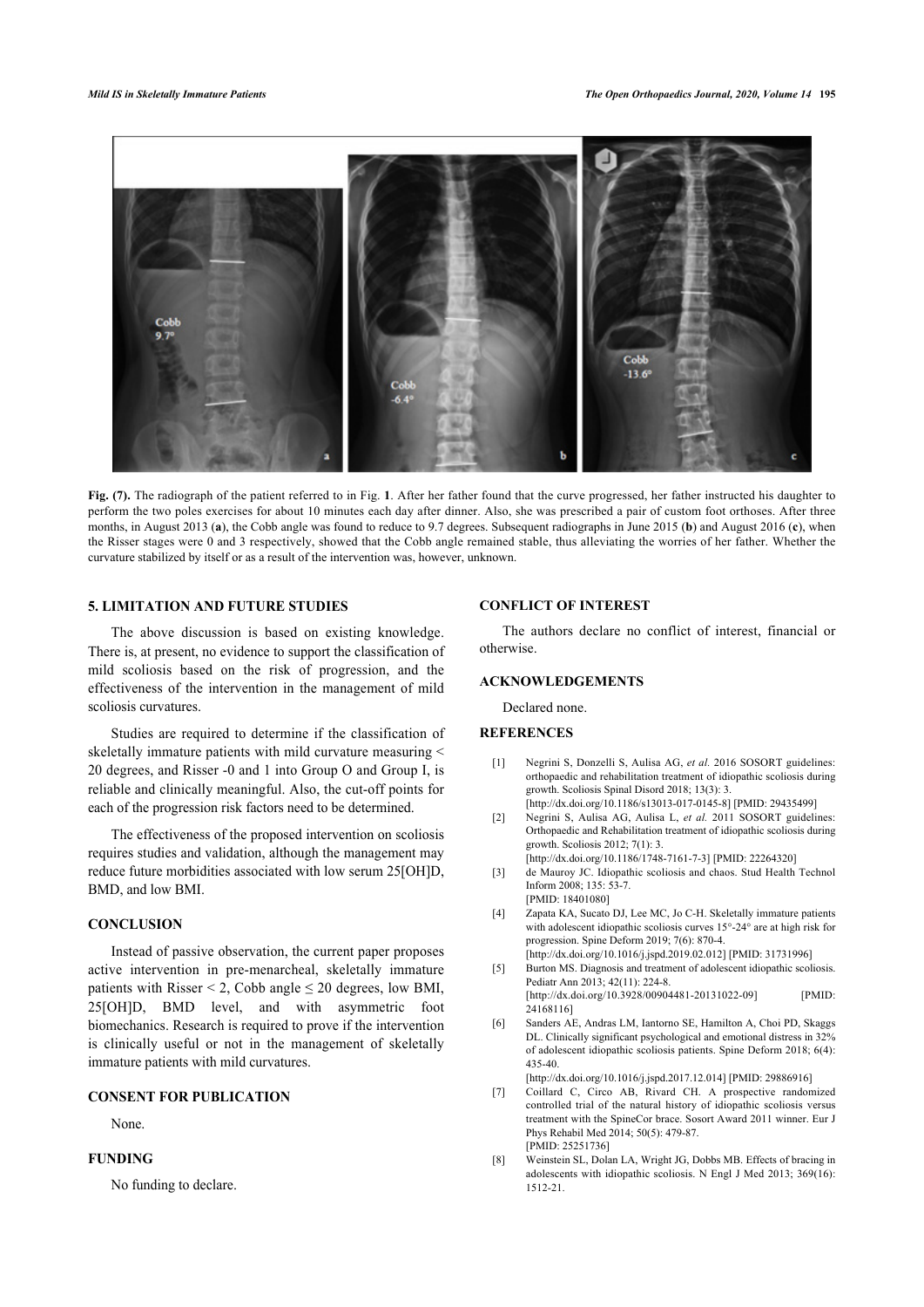- <span id="page-10-0"></span>[9] Noshchenko A, Hoffecker L, Lindley EM, *et al.* Predictors of spine deformity progression in adolescent idiopathic scoliosis: A systematic review with meta-analysis. World J Orthop 2015; 6(7): 537-58. [\[http://dx.doi.org/10.5312/wjo.v6.i7.537\]](http://dx.doi.org/10.5312/wjo.v6.i7.537) [PMID: [26301183](http://www.ncbi.nlm.nih.gov/pubmed/26301183)]
- <span id="page-10-18"></span><span id="page-10-1"></span>[10] Balioglu MB, Aydin C, Kargin D, *et al.* Vitamin-D measurement in patients with adolescent idiopathic scoliosis. J Pediatr Orthop B 2017; 26(1): 48-52. [\[http://dx.doi.org/10.1097/BPB.0000000000000320\]](http://dx.doi.org/10.1097/BPB.0000000000000320) [PMID:

270890481

- <span id="page-10-19"></span><span id="page-10-2"></span>[11] Goździalska A, Jaśkiewicz J, Knapik-Czajka M, *et al.* Association of calcium and phosphate balance, vitamin D, PTH, and calcitonin in patients with adolescent idiopathic scoliosis. Spine 2016; 41(8): 693-7. [\[http://dx.doi.org/10.1097/BRS.0000000000001286\]](http://dx.doi.org/10.1097/BRS.0000000000001286) [PMID: [27064335\]](http://www.ncbi.nlm.nih.gov/pubmed/27064335)
- <span id="page-10-20"></span><span id="page-10-3"></span>[12] Oh CH, Yoon SH, Park H-C, Park CO, Kim SY. A comparison of the somatometric measurements of adolescent males with and without idiopathic scoliosis. J Spinal Disord Tech 2014;  $27(1)$ : E26-31.<br>
Ibttp://dx.doi.org/10.1097/BSD.0b013e31828af7101 [PMID:  $[http://dx.doi.org/10.1097/BSD.0b013e31828af710]$  $[http://dx.doi.org/10.1097/BSD.0b013e31828af710]$ [23511644\]](http://www.ncbi.nlm.nih.gov/pubmed/23511644)
- <span id="page-10-22"></span><span id="page-10-21"></span><span id="page-10-4"></span>[13] Hershkovich O, Friedlander A, Gordon B, *et al.* Association between body mass index, body height, and the prevalence of spinal deformities. Spine J 2014; 14(8): 1581-7. [\[http://dx.doi.org/10.1016/j.spinee.2013.09.034\]](http://dx.doi.org/10.1016/j.spinee.2013.09.034) [PMID: [24332597](http://www.ncbi.nlm.nih.gov/pubmed/24332597)]
- <span id="page-10-23"></span><span id="page-10-5"></span>[14] Wang ZW, Hung VWY, Chen HX, et al. Bone mineral density as a prognostic factor for curve progression in adolescent idiopathic scoliosis: A longitudinal validation study. Scoliosis 2015; 10(Suppl. 1): O9.

[\[http://dx.doi.org/10.1186/1748-7161-10-S1-O9](http://dx.doi.org/10.1186/1748-7161-10-S1-O9)]

- <span id="page-10-24"></span><span id="page-10-6"></span>[15] Wei-Jun W, Xu S, Zhi-Wei W, Xu-Sheng Q, Zhen L, Yong Q. Abnormal anthropometric measurements and growth pattern in male adolescent idiopathic scoliosis. Eur Spine J 2012; 21(1): 77-83. [\[http://dx.doi.org/10.1007/s00586-011-1960-x](http://dx.doi.org/10.1007/s00586-011-1960-x)] [PMID: [21826498\]](http://www.ncbi.nlm.nih.gov/pubmed/21826498)
- <span id="page-10-25"></span><span id="page-10-7"></span>[16] Lee JG, Yun YC, Jo WJ, Seog TY, Yoon Y-S. Correlation of radiographic and patient assessment of spine following correction of nonstructural component in juvenile idiopathic scoliosis. Ann Rehabil Med 2018; 42(6): 863-71. [\[http://dx.doi.org/10.5535/arm.2018.42.6.863](http://dx.doi.org/10.5535/arm.2018.42.6.863)] [PMID: [30613080\]](http://www.ncbi.nlm.nih.gov/pubmed/30613080)
- <span id="page-10-8"></span>[17] Mayes T, Anadio JM, Sturm PF. Prevalence of vitamin d deficiency in pediatric patients with scoliosis preparing for spinal surgery. Spine Deform 2017; 5(6): 369-73.
- <span id="page-10-9"></span>[\[http://dx.doi.org/10.1016/j.jspd.2017.03.008](http://dx.doi.org/10.1016/j.jspd.2017.03.008)] [PMID: [29050711\]](http://www.ncbi.nlm.nih.gov/pubmed/29050711) [18] Hung V W Y, Qin L, Cheung C S K, *et al.* 2005.
- [19] Kim S, Uhm J-Y, Chae D-H, Park Y. 2020.
- <span id="page-10-11"></span><span id="page-10-10"></span>[20] Konieczny MR, Senyurt H, Krauspe R. Epidemiology of adolescent
- idiopathic scoliosis. J Child Orthop 2013; 7(1): 3-9. [\[http://dx.doi.org/10.1007/s11832-012-0457-4](http://dx.doi.org/10.1007/s11832-012-0457-4)] [PMID: [24432052\]](http://www.ncbi.nlm.nih.gov/pubmed/24432052)
- <span id="page-10-12"></span>[21] Silva RTE, Fernandes RJR, Ono AHA, *et al.* Role of different hormones in the pathogenesis and severity of adolescent idiopathic scoliosis. Acta Ortop Bras 2017; 25(1): 15-7. [\[http://dx.doi.org/10.1590/1413-785220172501168600\]](http://dx.doi.org/10.1590/1413-785220172501168600) [PMID: [28642644\]](http://www.ncbi.nlm.nih.gov/pubmed/28642644)
- <span id="page-10-26"></span><span id="page-10-13"></span>[22] Cook SD, Harding AF, Morgan EL, *et al.* Trabecular bone mineral density in idiopathic scoliosis. J Pediatr Orthop 1987; 7(2): 168-74. [\[http://dx.doi.org/10.1097/01241398-198703000-00011\]](http://dx.doi.org/10.1097/01241398-198703000-00011) [PMID: [3558800](http://www.ncbi.nlm.nih.gov/pubmed/3558800)]
- <span id="page-10-15"></span>[23] Cheng JCY, Guo X. Osteopenia in adolescent idiopathic scoliosis. A primary problem or secondary to the spinal deformity? Spine 1997; 22(15): 1716-21. [\[http://dx.doi.org/10.1097/00007632-199708010-00006\]](http://dx.doi.org/10.1097/00007632-199708010-00006) [PMID: [9259781](http://www.ncbi.nlm.nih.gov/pubmed/9259781)]
- [24] Cheng JCY, Qin L, Cheung CSK, *et al.* Generalized low areal and volumetric bone mineral density in adolescent idiopathic scoliosis. J Bone Miner Res 2000; 15(8): 1587-95. [\[http://dx.doi.org/10.1359/jbmr.2000.15.8.1587\]](http://dx.doi.org/10.1359/jbmr.2000.15.8.1587) [PMID: [10934658\]](http://www.ncbi.nlm.nih.gov/pubmed/10934658)
- <span id="page-10-16"></span>[25] Yip BHK, Yu FWP, Wang Z, et al. Prognostic value of bone mineral density on curve progression: A longitudinal cohort study of 513 girls with adolescent idiopathic scoliosis. Sci Rep 2016; 6: 39220. [\[http://dx.doi.org/10.1038/srep39220](http://dx.doi.org/10.1038/srep39220)] [PMID: [27991528\]](http://www.ncbi.nlm.nih.gov/pubmed/27991528)
- <span id="page-10-14"></span>[26] Wang W, Wang Z, Zhu Z, Zhu F, Qiu Y. Body composition in males with adolescent idiopathic scoliosis: a case-control study with dualenergy X-ray absorptiometry. BMC Musculoskelet Disord 2016; 17: 107.

[\[http://dx.doi.org/10.1186/s12891-016-0968-0](http://dx.doi.org/10.1186/s12891-016-0968-0)] [PMID: [26928006\]](http://www.ncbi.nlm.nih.gov/pubmed/26928006)

<span id="page-10-17"></span>[27] Lee WTK, Cheung CSK, Tse YK, et al. Association of osteopenia with curve severity in adolescent idiopathic scoliosis: a study of 919 girls. Osteoporos Int 2005; 16(12): 1924-32.

[\[http://dx.doi.org/10.1007/s00198-005-1964-7\]](http://dx.doi.org/10.1007/s00198-005-1964-7) [PMID: [16163440](http://www.ncbi.nlm.nih.gov/pubmed/16163440)]

- [28] Qui Y, Qiu XS, Sun X, *et al.* Body mass index in girls with adolescent idiopathic scoliosis. Zhonghua Wai Ke Za Zhi 2008; 46(8): 588-91. [PMID: [18844053\]](http://www.ncbi.nlm.nih.gov/pubmed/18844053)
- [29] Wang W-J, Hung VW-Y, Lam T-P, *et al.* The association of disproportionate skeletal growth and abnormal radius dimension ratio with curve severity in adolescent idiopathic scoliosis. Eur Spine J 2010; 19(5): 726-31. [\[http://dx.doi.org/10.1007/s00586-009-1247-7\]](http://dx.doi.org/10.1007/s00586-009-1247-7) [PMID: [20047062](http://www.ncbi.nlm.nih.gov/pubmed/20047062)]
- [30] Zheng Y, Dang Y, Yang Y, *et al.* A case-control study of body composition, prevalence, and curve severity of the patients with adolescent idiopathic scoliosis in the east part of china. Spine Deform 2017; 5(6): 374-80.

[\[http://dx.doi.org/10.1016/j.jspd.2017.04.002\]](http://dx.doi.org/10.1016/j.jspd.2017.04.002) [PMID: [29050712](http://www.ncbi.nlm.nih.gov/pubmed/29050712)]

- [31] Białek M. Mild angle early onset idiopathic scoliosis children avoid progression under FITS method (Functional Individual Therapy of Scoliosis). Medicine (Baltimore) 2015; 94(20): e863. [\[http://dx.doi.org/10.1097/MD.0000000000000863](http://dx.doi.org/10.1097/MD.0000000000000863)] [PMID: [25997065\]](http://www.ncbi.nlm.nih.gov/pubmed/25997065)
- [32] Lehnert-Schroth C. Three-Dimensional Treatment for Scoliosis: Physiotherapeutic Method for Deformities of the Spine 2007.
- [33] Sarwark JF, Castelein RM, Maqsood A, Aubin CE. The biomechanics of induction in adolescent idiopathic scoliosis: Theoretical factors. J Bone Joint Surg Am 2019; 101(6)e22 [\[http://dx.doi.org/10.2106/JBJS.18.00846](http://dx.doi.org/10.2106/JBJS.18.00846)] [PMID: [30893239](http://www.ncbi.nlm.nih.gov/pubmed/30893239)]
- [34] Cheng JC, Leung SS, Lau J. Anthropometric measurements and body proportions among Chinese children. Clin Orthop Relat Res 1996; (323): 22-30. [\[http://dx.doi.org/10.1097/00003086-199602000-00004](http://dx.doi.org/10.1097/00003086-199602000-00004)] [PMID:

[8625584](http://www.ncbi.nlm.nih.gov/pubmed/8625584)]

- [35] Yu X, Zhang J, Yan C, Shen X. Relationships between serum 25 hydroxyvitamin D and quantitative ultrasound bone mineral density in 0-6 year old children. Bone 2013; 53(1): 306-10. [\[http://dx.doi.org/10.1016/j.bone.2012.12.012\]](http://dx.doi.org/10.1016/j.bone.2012.12.012) [PMID: [23270750](http://www.ncbi.nlm.nih.gov/pubmed/23270750)]
- [36] Omar A, Turan S, Bereket A. Reference data for bone speed of sound measurement by quantitative ultrasound in healthy children. Arch Osteoporos 2006; 1(1–2): 37-41. [\[http://dx.doi.org/10.1007/s11657-006-0006-1\]](http://dx.doi.org/10.1007/s11657-006-0006-1)
- [37] Baroncelli GI. Quantitative ultrasound methods to assess bone mineral status in children: technical characteristics, performance, and clinical application. Pediatr Res 2008; 63(3): 220-8. [\[http://dx.doi.org/10.1203/PDR.0b013e318163a286\]](http://dx.doi.org/10.1203/PDR.0b013e318163a286) [PMID: [18287958\]](http://www.ncbi.nlm.nih.gov/pubmed/18287958)
- [38] Hayman SR, Drake WM, Kendler DL, *et al.* North American male reference population for speed of sound in bone at multiple skeletal sites. J Clin Densitom 2002; 5(1): 63-71. [\[http://dx.doi.org/10.1385/JCD:5:1:063](http://dx.doi.org/10.1385/JCD:5:1:063)] [PMID: [11940730\]](http://www.ncbi.nlm.nih.gov/pubmed/11940730)
- [39] Zadik Z, Price D, Diamond G. Pediatric reference curves for multi-site quantitative ultrasound and its modulators. Osteoporos Int 2003; 14(10): 857-62.

[\[http://dx.doi.org/10.1007/s00198-003-1456-6\]](http://dx.doi.org/10.1007/s00198-003-1456-6) [PMID: [12915957](http://www.ncbi.nlm.nih.gov/pubmed/12915957)]

- [40] Chong KH, Poh BK, Jamil NA, Kamaruddin NA, Deurenberg P. Radial quantitative ultrasound and dual energy x-ray absorptiometry: intermethod agreement for bone status assessment in children. BioMed Res Int 2015; 2015: 232876. [\[http://dx.doi.org/10.1155/2015/232876](http://dx.doi.org/10.1155/2015/232876)] [PMID: [25922831](http://www.ncbi.nlm.nih.gov/pubmed/25922831)]
- [41] Du Q, Zhou X, Li JA, *et al.* Quantitative ultrasound measurements of bone quality in female adolescents with idiopathic scoliosis compared to normal controls. J Manipulative Physiol Ther 2015; 38(6): 434-41. [\[http://dx.doi.org/10.1016/j.jmpt.2015.06.009\]](http://dx.doi.org/10.1016/j.jmpt.2015.06.009) [PMID: [26198594](http://www.ncbi.nlm.nih.gov/pubmed/26198594)]
- [42] Lin JD, Chen JF, Chang HY, Ho C. Evaluation of bone mineral density by quantitative ultrasound of bone in 16,862 subjects during routine health examination. Br J Radiol 2001; 74(883): 602-6. [\[http://dx.doi.org/10.1259/bjr.74.883.740602\]](http://dx.doi.org/10.1259/bjr.74.883.740602) [PMID: [11509395\]](http://www.ncbi.nlm.nih.gov/pubmed/11509395)
- [43] Miller PD, Nieh CF, Jankowski LG, Lenchik L. What are the standards by which bone mass measurement at peripheral skeletal sites should be used in the diagnosis of osteoporosis? J Clin Densitom 2002; 5(Suppl.): S39-45. [\[http://dx.doi.org/10.1385/JCD:5:3S:S39\]](http://dx.doi.org/10.1385/JCD:5:3S:S39) [PMID: [12464710](http://www.ncbi.nlm.nih.gov/pubmed/12464710)]
- [44] Zadik Z, Sinai T, Borondukov E, Zung A, Yaniv I, Reifen R. Longitudinal monitoring of bone accretion measured by quantitative multi-site ultrasound (QUS) of bones in patients with delayed puberty (a pilot study). Osteoporos Int 2005; 16(9): 1036-41. [\[http://dx.doi.org/10.1007/s00198-004-1795-y\]](http://dx.doi.org/10.1007/s00198-004-1795-y) [PMID: [15616757](http://www.ncbi.nlm.nih.gov/pubmed/15616757)]
- [45] Tomasz K, Jacek K, Marian D. "Syndrome of Contractures" According to Prof. Hans Mau; Problems of Shanks, Knees, Hips, Pelvis and Spine; Children, Adolescents, Adults, Diagnosis,